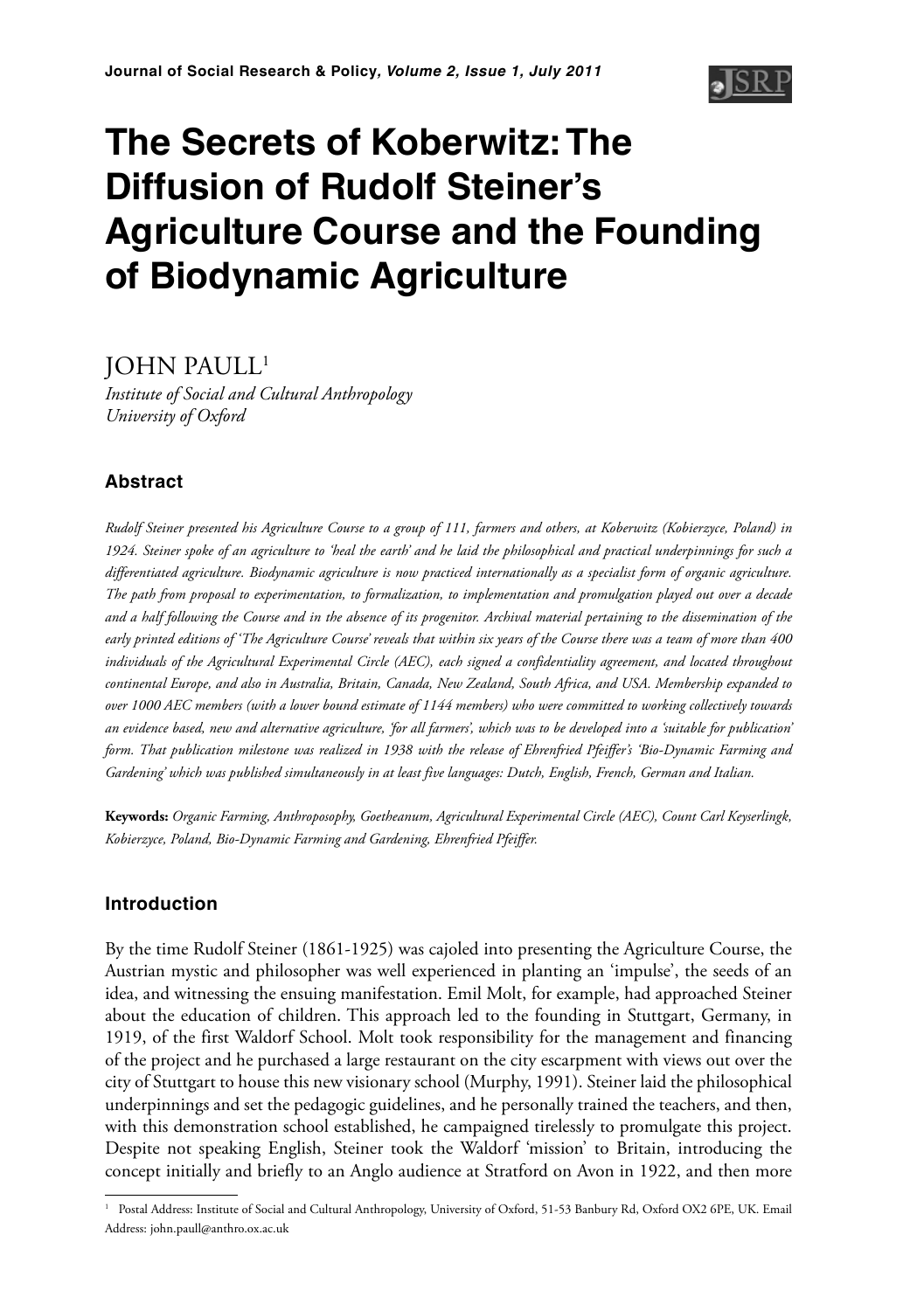extensively, at a two weeks conference for educators, The Oxford Conference on Spiritual Values in Education and Social Life, in the summer of 1922 (Paull, 2011b). He then presented a Waldorf education summer school at Ilkley in Yorkshire (Steiner, 1928, 1954) and further training for teachers at Penmaenmawr, Wales, in 1923, and at Torquay, Devon, in 1924 (Villeneuve, 2004). These exertions culminated in the founding of the first Anglo Waldorf school in 1925.

Steiner's Agriculture Course comprised just eight lectures presented over a ten day period in the summer of 1924, 7 to 16 June, at the small village of Koberwitz, Silesia (now Kobierzyce, Poland) (Steiner, 1924e). In contrast to Steiner's education project, where there was a tangible proof-of-concept, together with some years of intense personal advocacy and evangelism by Steiner himself, the future of the fledgling agriculture project was entirely dependent on the vitality imparted at the Agriculture Course. This was because Steiner withdrew from public life entirely just months after the Koberwitz course; as of 28 September 1924 he was no longer seen in public, and, after a period of illness, he died on 30 March 1925 (Collison, 1925; Whitehead, 2010). So the future of the Agriculture Course, if it were to have a future, relied to the greatest extent on the fecundity of the ideas presented and the developmental infrastructure that had been put in place at the time of the Course.

Count Carl Keyserlingk was an estate manager of 7,500 hectares (18,500 acres) at Koberwitz, and he was an anthroposophist (Steiner, 1924b). He managed 18 farms, comprising 82 officials, and more than 1000 field workers (von Keyserlingk, 1999). Keyserlingk was keen for Steiner to present a course for farmers. There was some disquiet amongst farmers in the rapid change in agricultural practices in the wake of the supply of cheap synthetic nitrogenous fertilizer flowing from the adoption of the Haber-Bosch process for the 'fixing' of gaseous nitrogen which was first demonstrated in 1909 and which was then rapidly industrialized on a grand scale for explosives, and after WWI, for fertilizer (Smil, 2001). Frustrated at the delay in Steiner taking up his invitation to set a date to run a course, Keyserlingk sent his nephew to the Goetheanum, the headquarters of Steiner's Anthroposophy movement, in Dornach, Switzerland, with instructions not to come back until a date had been agreed.

Ehrenfried Pfeiffer's account relates that: "Count Keyserlingk set to work in dead earnest to persuade Dr. Steiner to give an agricultural course. As Dr. Steiner was already overwhelmed with work, tours and lectures, he put off his decision from week to week. The undaunted Count then despatched his nephew to Dornach, with orders to camp on Dr. Seiner's doorstep and refuse to leave without a definite commitment for the course. This was finally given." (1958, pp.119-120).

Keyserlingk was the driving force behind the agriculture course. He was described by Vreede as "one to whom farming itself was a priestly office" (Vreede, 1929, p.38). According to Meyer (1929, p.29), "Count Keyserlingk had realised the dire need for a complete revival of cultural methods".

Steiner described his Agriculture Course as: "A course of lectures containing what there is to be said about agriculture from an anthroposophical point of view" (Steiner, 1924e, p.9). The programme to take the ideas forward was set in place at Koberwitz with the appointment of 'brand champions' (Carl Keyserlingk & Ernst Stegemann), the recruitment of a distributed network of developers (the Agricultural Experimental Circle), the appointment of a central clearing house (the Natural Science Section, Goetheanum, Dornach, Switzerland), a confidentiality agreement set in place for participants in the development stage (Table 3), and a planned public release after testing and development. As it turned out, this was a recipe for success.

Steiner stated that "the contents of these lectures were to serve, in the first place, as working material for the Association of farmers which had just been founded in the Anthroposophical Society" (1924d, p.17). Steiner explained that what he spoke of were hints towards a new agriculture and that the Course contents should, for the time being, be kept confidential: "the lectures should be primarily considered as hints, which for the present should not be spoken of outside this circle, but looked upon as the foundation for experiments and thus gradually brought into a form suitable for publication" (1924e, p.10).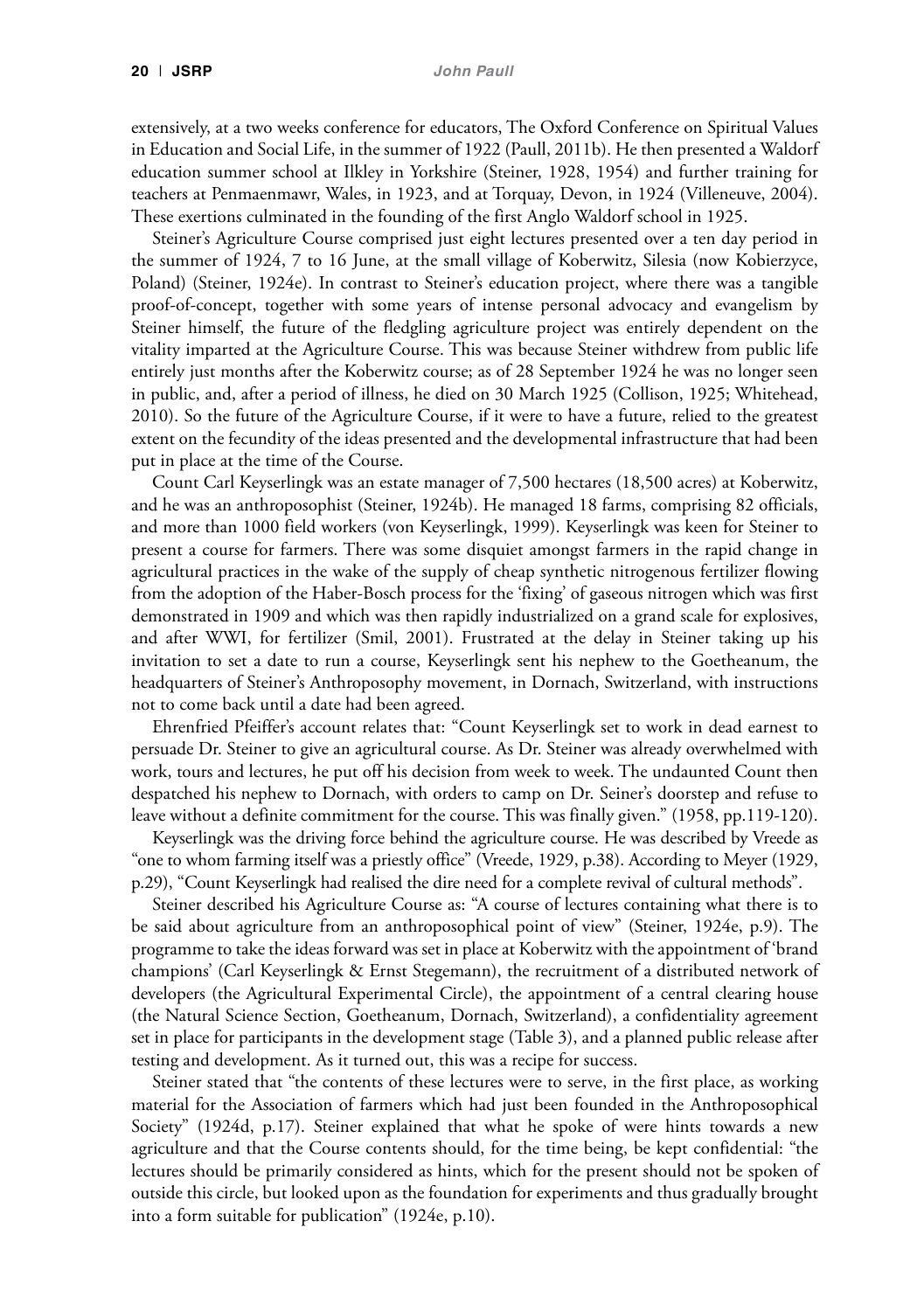Steiner expressed some clear ideas as to how to progress the course content. He stressed the importance of practical demonstrations: "As to the farmers - well, if they hear of these things from a fellow-farmer, they will say, "What a pity he has suddenly gone crazy!" ... But eventually when he sees a really good result, he will not feel a very easy conscience in rejecting it outright" (Steiner, 1929, lecture VIII, p.19). He empowered the Agricultural Experimental Circle (AEC): "enhance it and develop it by actual experiments and tests. The farmers' society - the "Experimental Circle" that has been formed - will fix the point of time when in its judgment the tests and experiments are far enough advanced to allow these things to be published" (Steiner, 1929, lecture VIII, p.19). He stressed the importance of confidentiality: "No kind of communication was to be made about the contents of the Course until such time as the members of the Association felt impelled to speak out of the results of their own experimental work" (Steiner, 1924d, p.17).

It was critical that a project development plan was set in place at Koberwitz for two reasons, firstly, because the Agriculture Course was never repeated (unlike Waldorf education sessions which were repeatedly championed through summer schools and lecture series at diverse locations, in contrast Steiner did not return to the topic of agriculture) and, secondly, although up to this point Steiner had engaged apparently indefatigably in a comprehensive schedule of travelling and lecturing, he was seriously unwell, and his public life and life itself were drawing to a close. The continuing vitality of Steiner's agricultural 'impulse' was dependent on Steiner successfully passing the baton to others.

The AEC began with 60 members of the Koberwitz Course (out of the course's total enrolment of 111), with Ernst Stegemann and Carl Keyserlingk appointed by Steiner as chairmen (Steiner, 1924a). Steiner's injunction had been to develop the Course into a form suitable for publication, and finally, in 1938, Ehrenfried Pfeiffer of the Natural Science Section of the Goetheanum at Dornach, published *Bio-Dynamic Farming and Gardening* which appeared simultaneously in at least five languages: Dutch, English, French, German, and Italian (1938a, 1938b, 1938c, 1938d, 1938e).

Biodynamic agriculture is now practiced in 47 countries (Demeter, 2011) and, while it is nested within the broader organic agriculture movement, it has been at the forefront of organic farming developments, including, for example, the participation in founding the International Federation of Organic Agriculture Movements (IFOAM) (Paull, 2010), and taking one of the earliest stances against synthetic nanomaterials by excluding them from Demeter's biodynamic food and agriculture standards (Paull, 2011a).

By 1929, the Natural Science Section of the Goetheanum reported the positive news that the work of translating Steiner's 'hints' was by then a global enterprise: "Dr. Steiner's new methods for Agriculture have been investigated and applied on a practical and on an experimental basis. The Experimental Circle now has its stations in most countries of Europe, as well as in Asia, Australia, New Zealand, America and Africa. Agricultural Conferences have been arranged in Dornach and elsewhere" (Steffen, Steiner, Wegman, Vreede & Wachsmuth, 1929, p.19).

The present study examines the early diffusion of Steiner's Agriculture Course. The claim by Steffen et al. those five years on from the Koberwitz course the AEC was a global phenomenon is rather surprising given that all of the attendees at the Koberwitz course were from continental Europe. The present study examines evidence from the AEC non-disclosure agreements, and examines this claim of the early diffusion and internationalization of the work of the anthroposophical agricultural enterprise.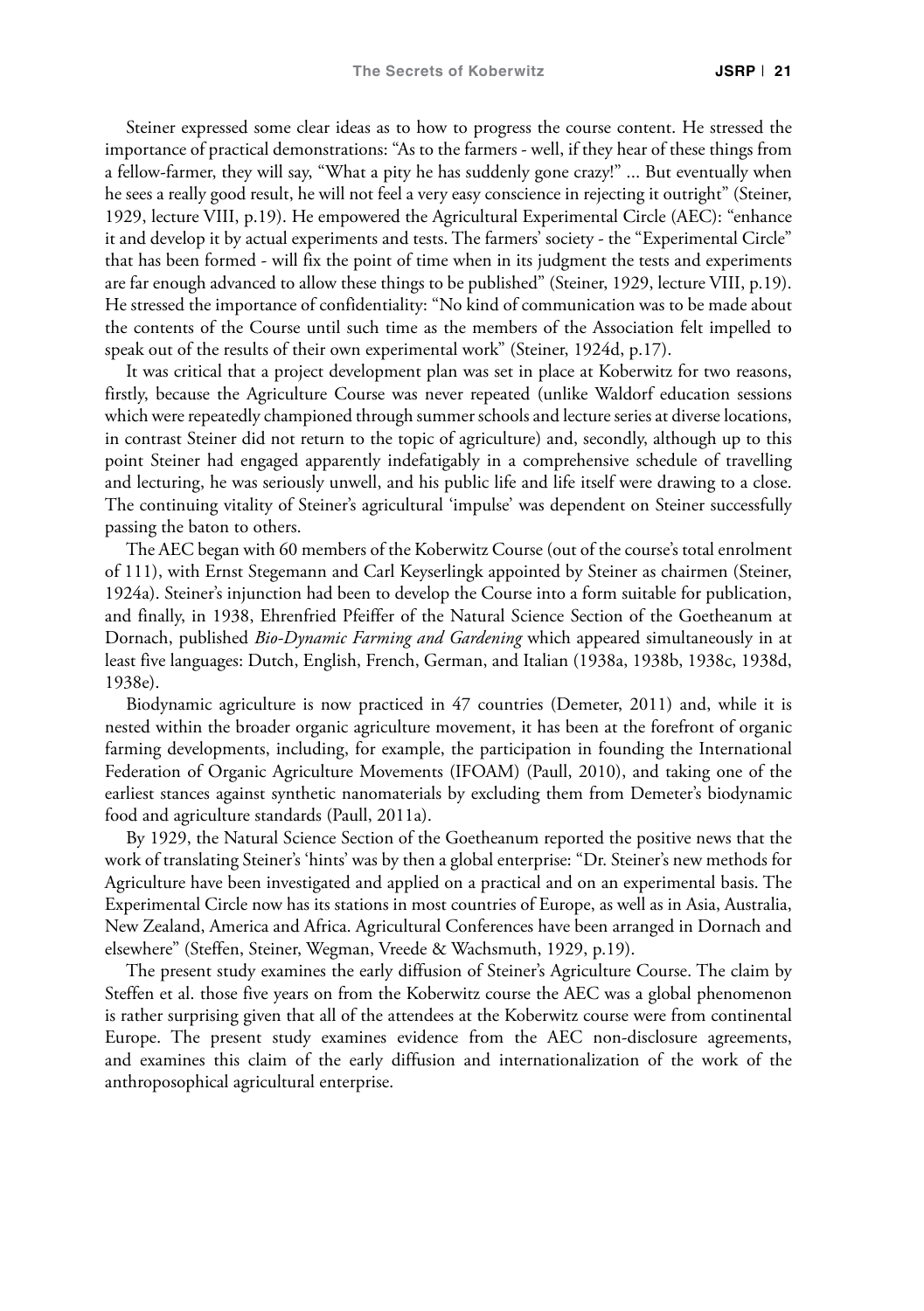#### **Methods**

The early copies of *The Agriculture Course* were issued by the Goetheanum, copies were inscribed with the name of the recipient and numbered, and each recipient signed a confidentiality agreement. The present author had access to the archival material held in the Goetheanum, *Dokumentation am Goetheanum Bibliothek Kunstsammlung Archiv*, at Dornach, Switzerland, and the present account relies on manuscript material held in that archive.

# **Results**

The first published edition of the Agriculture Course was in German, bound in green boards, and is undated. It is generally attributed as a 1925 publication, as, for example, in the catalogue of the Goetheanum library and in recent German language editions. The present research establishes that the first copies were issued in 1924, beginning from 19 November (for copies numbered #9, 10, 11 and 12, which are the earliest AEC agreements that were located).

For the German first edition of Landwirtschaftlicher Kursus, the copy #432, issued on 24 Dec 1930 (Christmas eve), is recorded on the final AEC agreement sighted, and is plausibly the final issue of this edition given that the second edition bears the imprint date '1929'. Of the 432 copies presumed issued, most of the AEC agreements have survived, however 91 numbers in the sequence (#1 to #432) are unaccounted for, while approximately 50 are accounted for more than once and it is not always clear from the AEC agreements whether access was extended to a further individual or the book was relinquished and reissued. The AEC agreements present a 'Who's Who' of early influential anthroposophists and advocates of biodynamics including: #10 to Elizabeth Vreede; #12 to Ehrenfried Pfeiffer; #17 to Lilly Kolisko; #18 to Eugene Kolisko; #205 to Hans Heinz; and #293 to Otto Eckstein.

Of the 432 copies, the overwhelming majority were destined for continental Europe addresses, including Denmark, France, Germany, Netherlands, Poland, Spain, and Switzerland. At least nine went to Anglo addresses, including Britain (N=6: #193 to Maurice Wood; #206 to Dr Loushka2; #232 to Eleanor Merry; #315 to Margaret Cross; #327 to Mr H Y & Mabel Heywood-Smith; #354 to George Kaufmann), USA (N=2: #196 to Ralph Courtney; #285 to Gladys Barnett) and Canada (N=1: #287 to Michael Schuster). None of the 432 German first editions were recorded to addresses in Australia, New Zealand, Africa, or Asia.

The first English translation of the Agriculture Course bears the date '1929'; however, the earliest issue date was 1928. Only 11 AEC agreements were sighted for the English edition, the first being #1E issued on 9 August 1928 and the final numbered #17E issued on 15 October 1930 (Table 1). Beyond copy #17E, no records were sighted. The 11 English AEC agreements reveal that copies went to New Zealand (N=4), Australia (N=2), England (N=2), South Africa (N=2), and USA (N=1) (Table 1). There is a single copy of the first English-language edition held in the Goetheanum library and it is numbered 'E26'; however, that inscription has been crossed out and replaced by 'E46' (the 'E' appears as a prefix). A further copy is held in the library of the Bio-Dynamic Agriculture Association (BDAA) at Stroud, UK, numbered '118' (and lacking 'E' as either a prefix or suffix).

<sup>2</sup> Legibility unclear.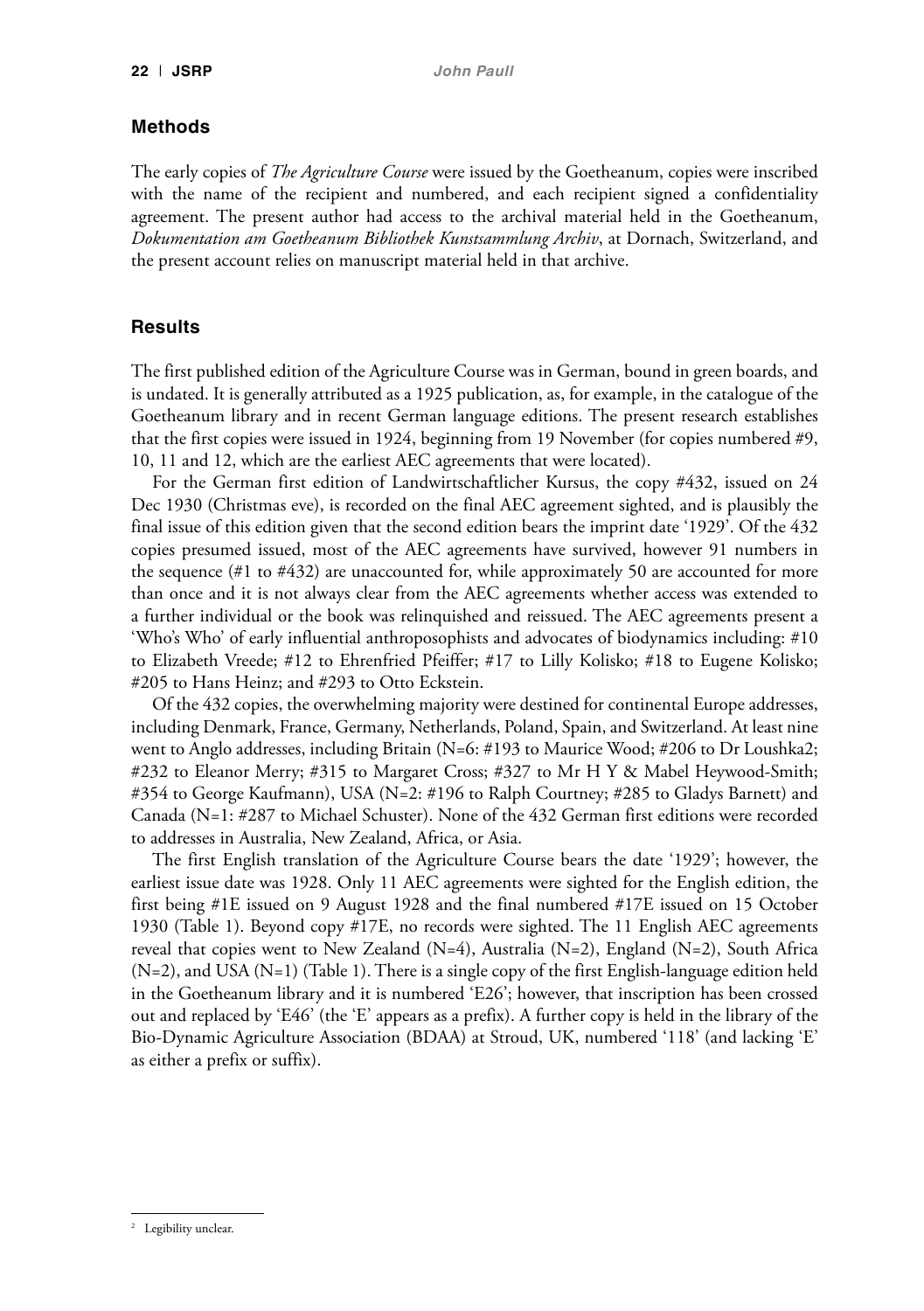| Issue #         | Recipient                          | Destination  | Date       | Via Kaufmann |
|-----------------|------------------------------------|--------------|------------|--------------|
| 01E             | Wood, E Maurice                    | UK           | 09/08/1928 | Yes          |
| 02E             |                                    |              |            |              |
| 03E             | Sophia*, Vera V                    | South Africa | 04/10/1928 | Yes          |
| 04E             |                                    |              |            |              |
| 05E             |                                    |              |            |              |
| 06E             |                                    |              |            |              |
| 07E             | Scott, Mrs Lucy<br>Johnstone Scott | South Africa | 09/08/1929 | No           |
| 08E             |                                    |              |            |              |
| 09E             | Stolting, Elise                    | <b>USA</b>   | 07/04/1929 | No           |
| 10 <sub>E</sub> | Jones, Clarence<br>Harper          | NZ           | 28/09/1930 | Yes          |
| 11E             | Pease, Marna                       | UK           | 26/04/1929 | $\rm No$     |
| 12E             | Crompton-Smith,<br>Bernard         | NZ           | 15/02/1930 | Yes          |
| 13E             |                                    |              |            |              |
| 14E             | McDowell, C                        | Australia    | 23/07/1929 | No           |
| 15E             | Wakefield, George<br>Bolland       | New Zealand  | 24/07/1930 | Yes          |
| 16E             | Coe, James                         | NZ           | 27/07/1930 | No           |
| 17E             | Genoni, Emilio                     | Australia    | 15/10/1930 | Yes          |

**Table 1:** *Recipients of the first English edition of 'The Agriculture Course' (\*legibility unclear).*

The first English translation was issued to Maurice Wood. His Huby Farm in Yorkshire, according to Griffiths (2010, p.31), was "Britain's first biodynamic farm in 1928" and Kaufmann translated the Agriculture Course at his farm. The translation is by George Kaufmann and, although he had not attended the Koberwitz course, he was a gifted linguist well experienced in rendering Steiner's lectures into English, including the lectures by Steiner at the Oxford Conference of 1922 (Paull, 2011b). During WWII Kaufmann adopted his mother's maiden name and was thereafter known as 'George Adams', so post WWII editions of his translation state the translator as 'George Adams'. Although he was born in Mariampol (now in Lithuania), Adams' parents had moved there from Australia and later moved to Britain (Whicher, 1977). Some of the recipients of *The Agriculture Course* acknowledged receiving their copy *via* Kaufmann (Table1; Table 2). Griffiths appears to be mistaken in putting the date of the English version of the Agriculture Course as 1930 which is odd since the publication is itself dated '1929', and the present research reveals that the earliest copies were, in fact, issued in 1928 (Table 1).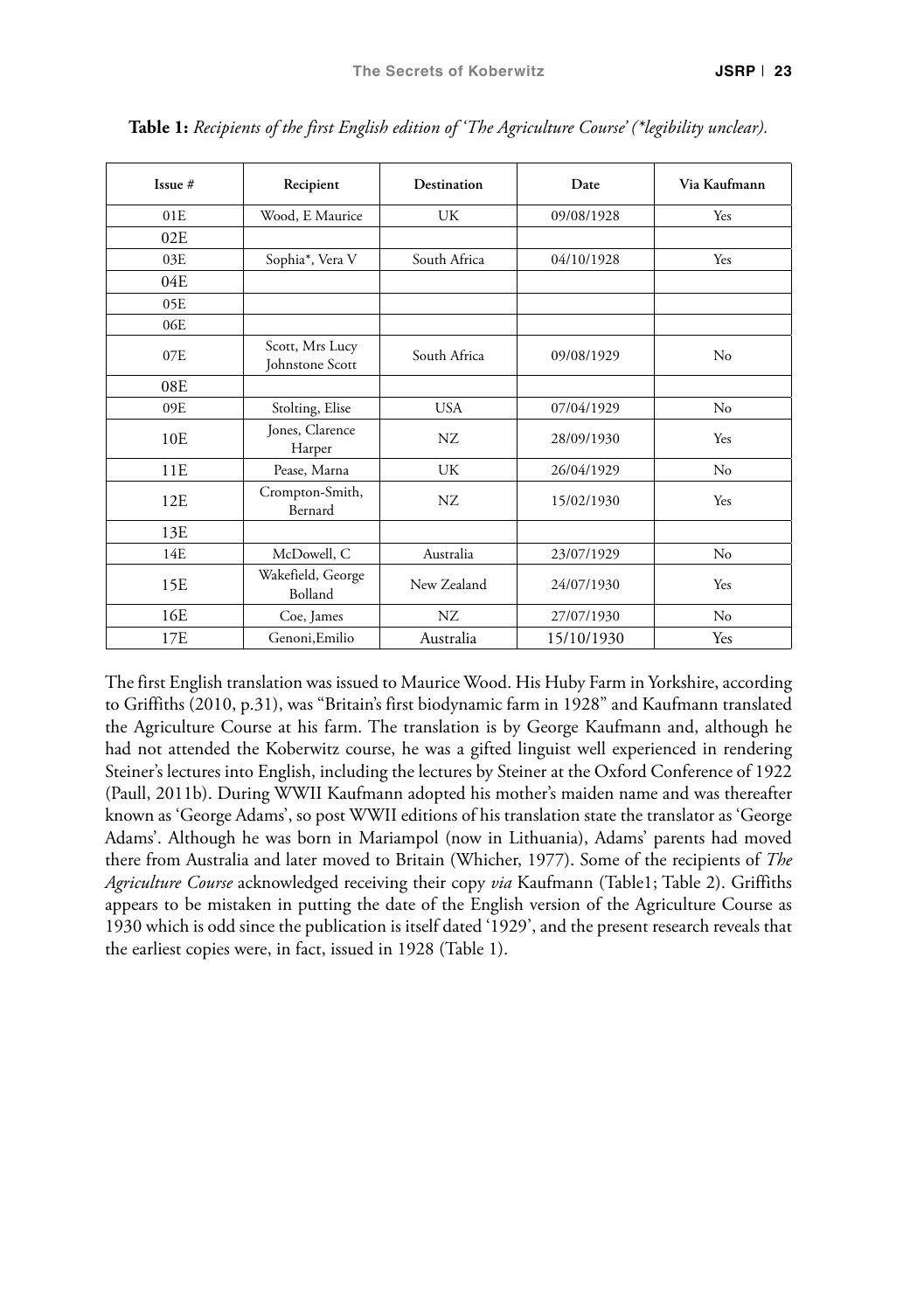#### **Table 2:** *Acknowledgment for 'The Agriculture Course' #1E.*

| AEC Acknowledgment to the Natural Science Section, Goetheanum                                                                                                                                                                                                                                                                                        |  |  |  |  |
|------------------------------------------------------------------------------------------------------------------------------------------------------------------------------------------------------------------------------------------------------------------------------------------------------------------------------------------------------|--|--|--|--|
| 1E                                                                                                                                                                                                                                                                                                                                                   |  |  |  |  |
| To the Natural Science Section at the Goetheanum<br>Dornach near Basle, Switzerland:                                                                                                                                                                                                                                                                 |  |  |  |  |
| I hereby acknowledge receipt, from Mr George Kaufmann (Anthroposophical Society in Great Britain,46 Gloucester Place, London<br>W.1.) of Copy No. 1E of the English Translation of Dr. Rudolf Steiner's Agriculture Course (Koberwitz, June 1924)*.                                                                                                  |  |  |  |  |
| I accept it on loan for my own personal use, on the identical conditions which I have already undertaken to observe with regard to Copy<br>No. 193 of the German edition of the Course, and which I hereby affirm.                                                                                                                                   |  |  |  |  |
| In the event of my death I hereby lay upon my relatives, executors and heirs the strict injunction to respect these undertakings and to<br>return the aforesaid copy No. IE of the English Translation of the Agriculture Course immediately and free of charge to the Natural<br>Science Section at the Goetheanum, Dornach near Basle, Switzerland |  |  |  |  |
| Signature E Maurice Wood                                                                                                                                                                                                                                                                                                                             |  |  |  |  |
| <b>Sleights Farm</b>                                                                                                                                                                                                                                                                                                                                 |  |  |  |  |
| Huby Nr Leeds Aug 9 1928                                                                                                                                                                                                                                                                                                                             |  |  |  |  |
| *Lectures 1-8 in typewritten from, bound in four quarto volumes                                                                                                                                                                                                                                                                                      |  |  |  |  |
| Signature E Maurice Wood                                                                                                                                                                                                                                                                                                                             |  |  |  |  |
| <b>Sleights Farm</b>                                                                                                                                                                                                                                                                                                                                 |  |  |  |  |
| Huby Nr Leeds June 6th 1928                                                                                                                                                                                                                                                                                                                          |  |  |  |  |

The statement made by Steffen et al. (1929) that the Agricultural Experimental Circle was active in Australia, New Zealand, America and Africa is confirmed by the present study (Table 1). For each of the 11 AEC agreements the typewritten *pro forma* paperwork bears the handwritten inserted data: (a) copy number; (b) name and address of the recipient; and (c) by whom and where the agricultural experiments were to be conducted (Table 3). No evidence was located to substantiate the further claim by Steffen et al. (1929) that the AEC was active in Asia.

The record of the issuance of the first English translation of *The Agriculture Course* is spotty, and even in the short run 1E to 17E there are six copies unaccounted for (Table 1). The present study accounted for a total of 13 copies (11 by the AEC agreements and two by the actual copies). The copy in the BDAA library suggests, if we take it that numbering was continuous and consecutive, that there were at least 118 copies issued of the first English language edition of *The Agriculture Course*. A conclusion that there were at least 118 English copies remains somewhat speculative.

The first English edition of *The Agriculture Course* was a translation of the second German edition of *Landwirtschaftlicher Kursus* (red cover). The issue of the second German edition continued the practice of numbering the copy and inscribing the recipient's name on the title page. AEC agreements for the second German edition were not sighted for the present study and the number issued is not known. Copy #1026 of *Landwirtschaftlicher Kursus* issued to a Netherlands recipient (author's collection) places an arguable lower bound on AEC members at 1026. If the English copy #118 of *The Agriculture Course* is taken as an arguable lower bound for Anglo AEC members, then taken together with the Germanic AEC members, then a plausible total lower bound on the combined AEC membership is 1144 (1026 +118). This total may be taken as provisional until further and later numbered issues of the *Landwirtschaftlicher Kursus* and *The Agriculture Course* and/or other records appear.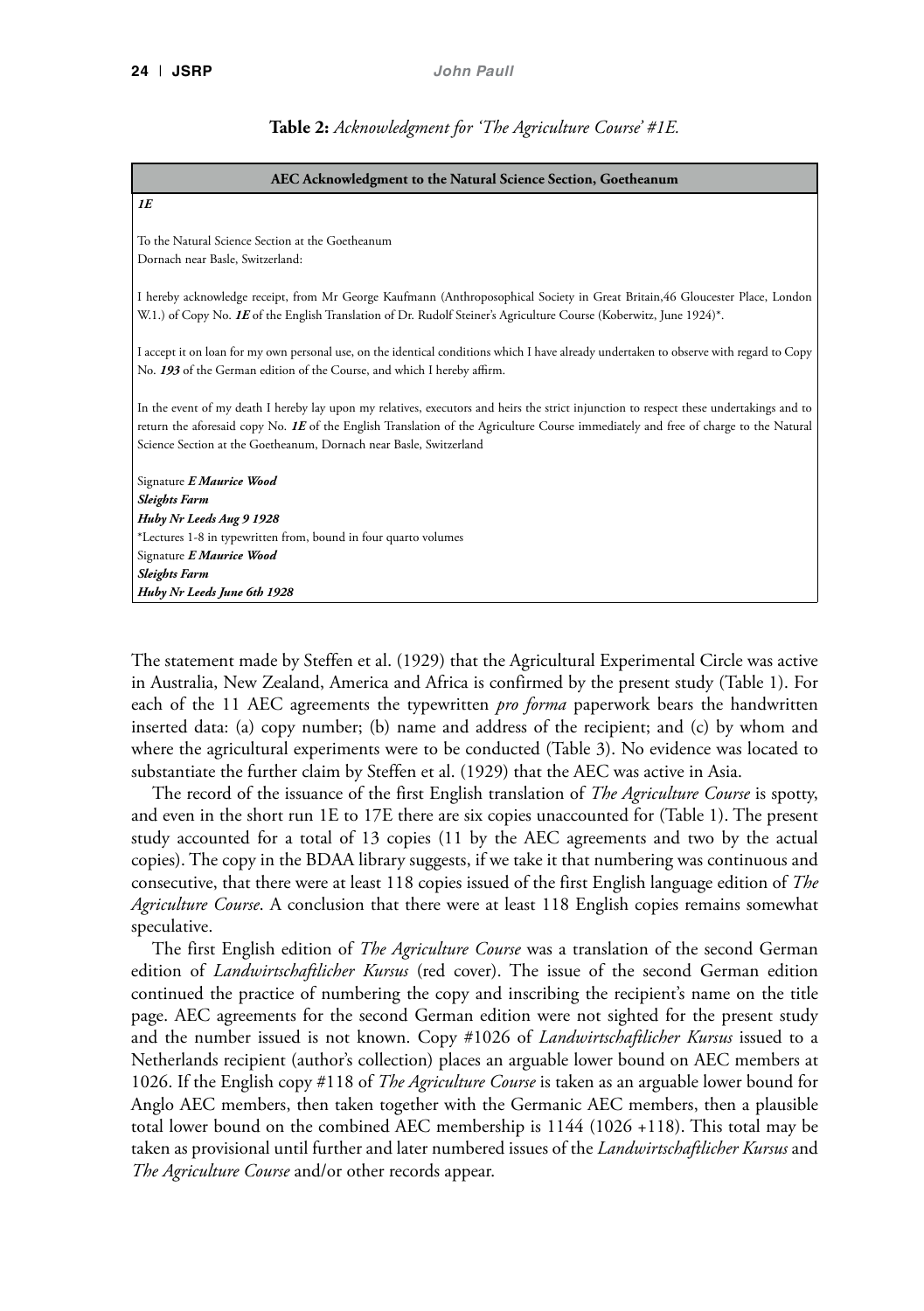#### **Table 3:** *Agricultural Experimental Circle (AEC) pro forma non-disclosure agreement.*

#### **Agricultural Experimental Circle (AEC) Non-disclosure Agreement**

To the Natural Science Section at the Goetheanum Dornach near Basle, Switzerland:

#### I, … *Edward Maurice Wood...*

Hereby acknowledge the receipt of copy No. *193* of the Reprint of the Agricultural Course (sic), given by Dr. Rudolf Steiner 7th - 16th June, at Koberwitz near Breslau.

I accept it on loan for my own personal use in carrying out experiments undertaken by … *me...* within the Agricultural Experimental Circle of the Anthroposophical Society, at the experimental station at … *Huby near Leeds*...

Moreover I hereby undertake to preserve the strictest secrecy in all quarters as to the content of the aforesaid Lecturecourse. I will conduct the experiments in such a way as to exclude all possibility of imitation; and I undertake to lay the same obligations of silence on any of my fellow workers. Moreover I undertake to burn after use any extracts or notes which I may make from the aforesaid Lecture-Course.

I recognise that only the executive of the Goetheanum at Dornach near Bale (sic), or somebody especially empowered by them for the purpose, can relieve me of these undertakings.

In the event of my leaving the Agricultural Experimental Circle or the Anthroposophical Society itself, I undertake to return the aforesaid reprint immediately and free of charge.

In the event of my death I hereby lay upon my relatives, executors and heirs the strict injunction to respect the above undertakings and to return the aforesaid copy No. 193 of the Reprint of the Agricultural sic Course immediately and free of charge to the Natural Science Section at the Goetheanum, Dornach near Basle, Switzerland

Signature *E Maurice Wood Sleights Farm Huby Nr Leeds June 6th 1928*

Caution needs to be exercised in summing these figures to arrive at tally of AEC participants because of: (a) omissions: it cannot be confirmed that all numbers in a sequence were in fact ever issued (although it is a plausible surmise) (b) duplications: some numbers were issued in several names, sometimes simultaneously (e.g. #327) and some numbers were reissued once or several times (e.g.. #116 and #168), and (3) duplicated recipients: at least one person received copies in both German and English (Maurice Wood received #193 of the German edition and #1E of the English edition; Table 2).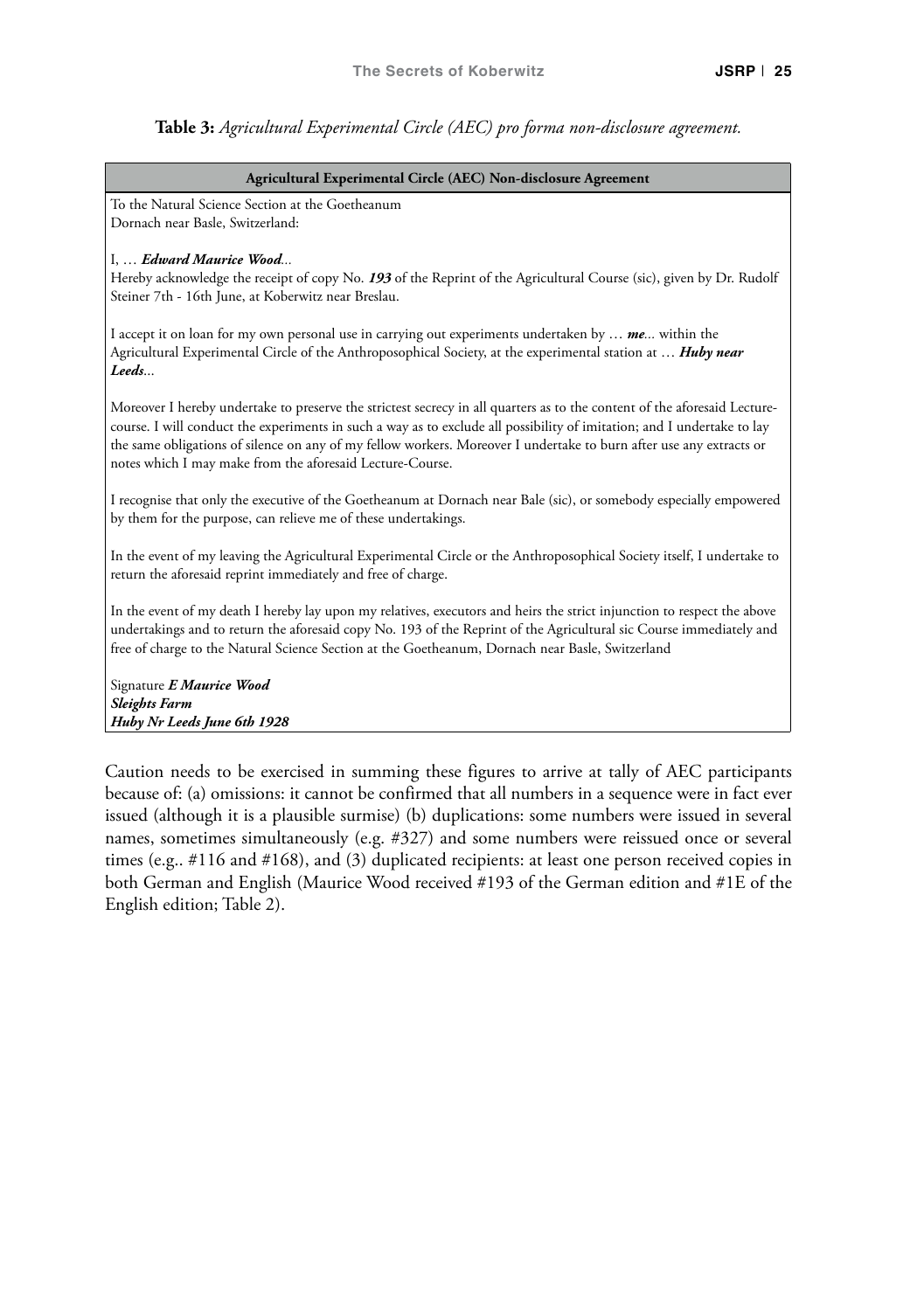## **Conclusions and Discussion**

How to measure success? Steiner is quoted as stating that: "The most important thing is to make the benefits of our agricultural preparations available to the largest possible areas over the entire earth, so that the earth may be healed and the nutritive quality of its produce improved in every respect. That should be our first objective." (in Pfeiffer, 1958, p.120). Such a bold vision is yet to manifest, nevertheless, Steiner's Agricultural Course can be deemed a success which, as the present study demonstrates, was transformed into an international enterprise within six years and it remains as such. Steiner's revelations have survived, evolved, proliferated, and their influence persists.

Steiner was prescient in much of what he taught. He presented the farm as "a living organism" (1924c, p.158). He spoke against a purely chemical view and a chemical reductionist view, and he insisted on the criticality of provenance, long before the doctrine of 'substantial equivalence' was recruited in the defense of GM food (Paull, 2008). Long before the costs of nitrogen pollution were monetized (e.g. in Sutton et al., 2011), Steiner, with great prescience, put it in a nutshell: "There is a big difference between nitrogen and nitrogen" (1924c, p.10). He spoke of "the degradation of the products of agriculture" and observed that: "Nowadays people simply think that a certain amount of nitrogen is needed for plant growth, and they imagine it makes no difference how it's prepared or where it comes from. Where it comes from, however, is not a matter of indifference" (Steiner, 1924c, pp.9-10).

Steiner urged the adoption of a holistic view, and he stated that "we've lost the knowledge of what it takes to continue to care for the natural world" (1924c, p.10). He urged his listeners to take "the macrocosmic approach" (1924c, p.141) and to "see individual plants as parts of a single whole" (1924c, p.58). He was critical of the approach where living things are "neatly pigeonholed into separate species and genera", adding: "But that is not how things are in nature. In nature, and actually throughout the universe, everything is in mutual interaction with everything else" (1924c, p.138).

Many decades before the articulation of consumer demand for free range eggs, and the rise of NGOs such as the People for the Ethical Treatment of Animals (PETA), Steiner stated unequivocally: "do not keep animals confined in dark stalls … let them out to pasture and give them opportunities to interact with their surroundings … If it never has the opportunity to be outdoors, this animal will be very different from an animal that can roam freely and use its senses" (Steiner, 1924c, p.156).

In a lifetime in which he presented more than 5000 lectures, Steiner delivered just a single course of eight lectures on Agriculture that were conveyed in German in 1924 to a group of farmers and others in an obscure village in present-day Poland. It is tempting to consider as so much puffery, the claim made in 1929 of Steffen et al. that farmers on many continents and as far away as Australia and New Zealand were by then joined in a common endeavour to test and progress the ideas presented in that course.

The present study confirms that within six years of the Course there were in excess of 400 participants in the AEC and they were located throughout continental Europe, as well as in Australia, Britain, Canada, New Zealand, South Africa, and USA. No evidence was uncovered to support the claim of AEC activity in Asia. AEC participants pursued their common cause with no budget and little or no prospect of personal financial reward. From 'hints', to tests, to experiments conducted by a globally distributed development team, to analysis, to evidence based prescriptions, to open publication, Steiner's Agriculture Course was evolved into a clearly defined, bounded and differentiated agriculture now known as biodynamic agriculture.

The record of that transition is incomplete and further data can be anticipated to come to light, in particular further AEC documentation including numbered copies of *The Agriculture Course* and *Landwirtschaftlicher Kursus,* additional AEC agreements, and perhaps the AEC data of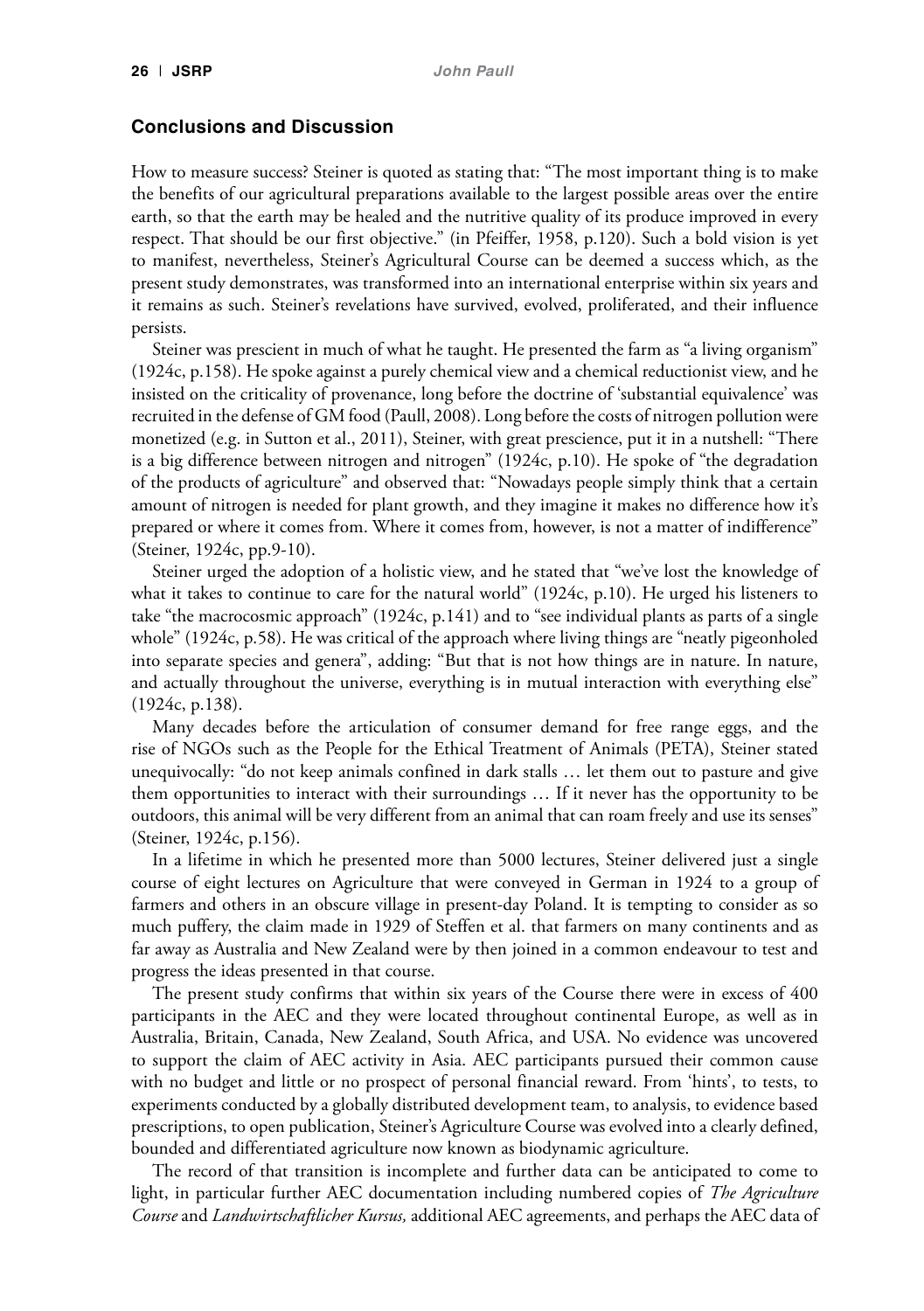Ehrenfried Pfeiffer and the Natural Science Section, which were not located by the present author. Further research, including examining the biographies of recipients of copies of *The Agriculture Course* and *Landwirtschaftlicher Kursus,* can be anticipated to throw light on the composition and output of the AEC, and extend the estimates of the size and geographic distribution of the AEC, beyond the data and estimates presented in the present study.

Since Pfeiffer's *Bio-Dynamic Farming and Gardening* first appeared in 1938 there have been many further books published on the practicalities of biodynamic agriculture including, for example, those by Koepf (1989) and Sattler & Wistinghausen (1992). Although the original recipients of *The Agriculture Course* were bound to secrecy, any injunction for non-disclosure has long since lapsed and the 'secrets' of Koberwitz are now readily available, with at least two English translations currently in print; moreover, the full text is freely available on the internet (http:// wn.rsarchive.org/Lectures/Agri1958).

#### **Acknowledgements**

The kind assistance of Uwe Werner, Director, and Peter Braithwaite, Archivist, of the Dokumentation am Goetheanum Bibliothek Kunstsammlung Archiv, Dornach, is acknowledged for access to original archived documentation.

#### **References**

- 1. Collison, H. (1925). Rudolf Steiner. X a.m. 30th March, 1925, R.I.P. *Anthroposophical Movement,* 2(13), p. 101.
- 2. Demeter. (2011). *Certification Statistics: February 2011*. Darmstadt, Germany: Demeter International.
- 3. Griffiths, V. (2010). 80 years on: Marking a birthday of the translation of the Agriculture Course into English 1930 - 2010. *Star & Furrow,* 113, pp. 31-32.
- 4. Koepf, H. (1989). *The Biodynamic Farm: Agriculture in the Service of the Earth and Humanity*. Great Barrington, MA: Anthroposophic Press.
- 5. Meyer, C. (1929). Requiem. *Anthroposophical Movement,* 6(5), pp. 38-40.
- 6. Murphy, C. (1991). *Emil Molt and the Beginnings of the Waldorf School Movement: Sketches from an Autobiography*. Edinburgh: Floris Books.
- 7. Paull, J. (2008). Beyond equal: from same but different to the doctrine of substantial equivalence. *M/C Journal of Media and Culture,* 11(26).
- 8. Paull, J. (2010). From France to the World: The International Federation of Organic Agriculture Movements (IFOAM). *Journal of Social Research & Policy,* 1(2), pp. 93-102.
- 9. Paull, J. (2011a). *Food, Agriculture and Nanotechnology: Applying the Snow White Test to the Nano-Apple*. Nuremberg, Germany: Biofach 2011.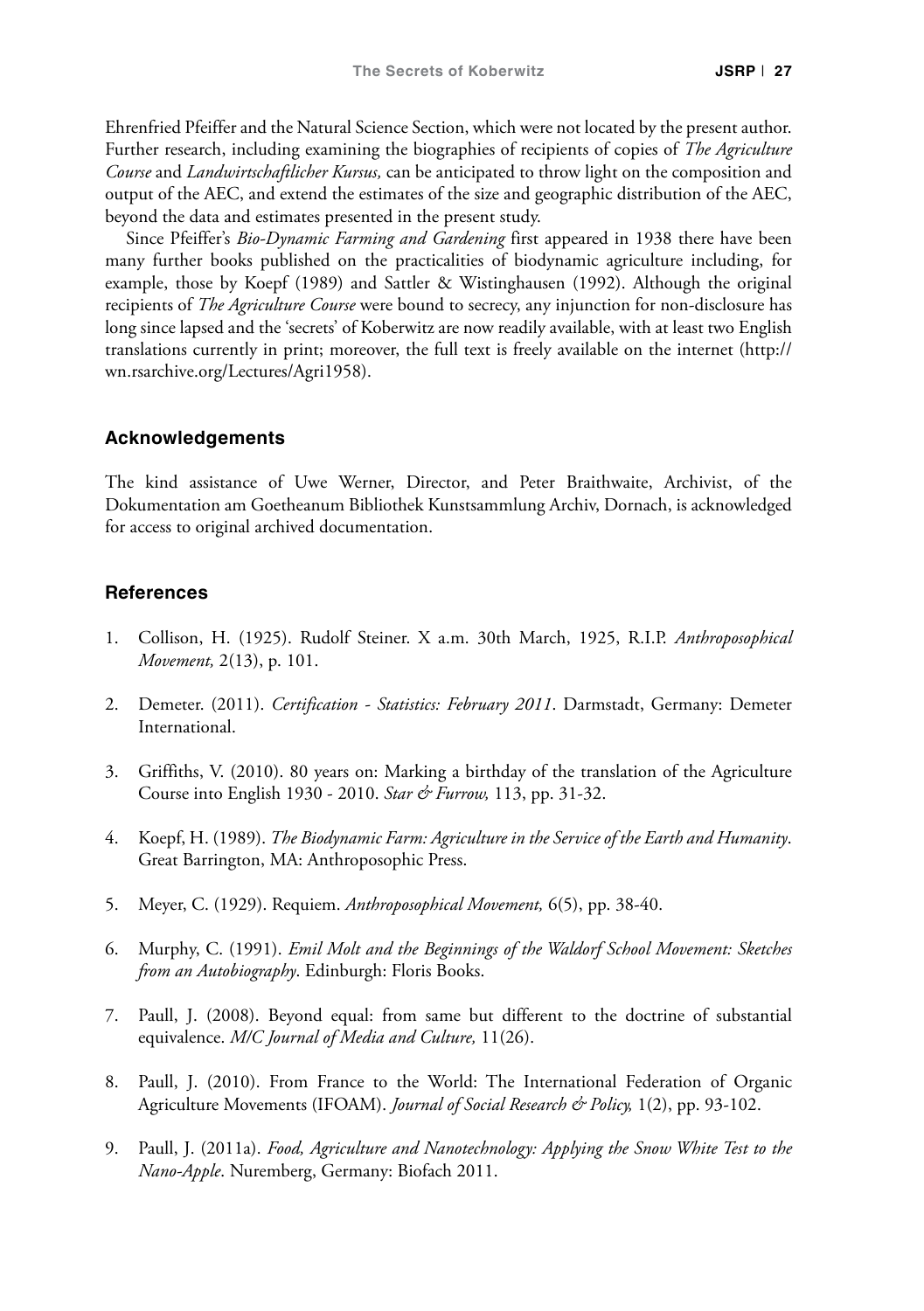- 10. Paull, J. (2011b). Rudolf Steiner and the Oxford Conference: The birth of Waldorf education in Britain. *European Journal of Educational Studies,* 3(1), pp. 53-66.
- 11. Pfeiffer, E. (1938a). *Bio-Dynamic Farming and Gardening: Soil Fertility Renewal and Preservation* (F. Heckel, Trans.). New York: Anthroposophic Press.
- 12. Pfeiffer, E. (1938b). *De Vruchtbaardheid der Aarde: Haar Behoud en Haar Vernieuwing het Biologisch-Dynamische Principe in de Natuur*. Deventer, Netherlands: N.V. Uitgevers-Maatschappij & E. Kluwer.
- 13. Pfeiffer, E. (1938c). *Die Fruchtbarkeit der Erde Ihre Erhaltung and Erneuerung: Das Biologisch-Dynamische Prinzip in der Natur*. Basle, Switzerland: Verlag Zbinden & Hugin.
- 14. Pfeiffer, E. (1938d). *Fécondité de la Terre, Méthode pour conserver ou rétablir la fertilité du sol: Le principe bio-dynamique dans la nature*. Paris: Editions de La Science Spirituelle.
- 15. Pfeiffer, E. (1938e). *La Fertilita della Terra come Restaurarla e come Conservarla*. Milano, Italy: La Prora.
- 16. Pfeiffer, E. (1958). New directions in agriculture. In M. Gardner, *Spiritual Foundations for the Renewal of Agriculture* (pp. 257-262). Rudolf Steiner, 1993 thus; Kimberton, PA: Bio-Dynamic Farming and Gardening Association, Inc.
- 17. Sattler, F., & Wistinghausen, E. (1992). *Bio-Dynamic Farming Practice* (A. R. Meuss, Trans.). Clent, Stourbridge, UK: Bio-Dynamic Agricultural Association (BDAA).
- 18. Smil, V. (2001). *Enriching the Earth: Fritz Haber, Carl Bosch, and the Transformation of World Food Production*. Cambridge, USA: The MIT Press.
- 19. Steffen, A., Steiner, M., Wegman, I., Vreede, E., & Wachsmuth, G. (1929). The Goetheanum at Dornach. *Anthroposophical Movement,* 6(3&4), pp. 17-24.
- 20. Steiner, R. (1924a). Address to Members of the Agricultural Experimental Circle, Koberwitz, Wednesday, June 11. In M. Gardner, *Spiritual Foundations for the Renewal of Agriculture* (pp. 180-189). Rudolf Steiner, 1993 thus; Kimberton, PA: Bio-Dynamic Farming and Gardening Association, Inc.
- 21. Steiner, R. (1924b). Report to members of the Anthroposophical Society after the Agriculture Course, Dornach, Switzerland, June 20, 1924 (C. E. Creeger & M. Gardner, Trans.). In M. Gardner, *Spiritual Foundations for the Renewal of Agriculture by Rudolf Steiner* (1993, pp. 1-12). Kimberton, PA: Bio-Dynamic Farming and Gardening Association.
- 22. Steiner, R. (1924c). *Spiritual Foundations for the Renewal of Agriculture: A course of lectures held at Koberwitz, Silesia, June 7 to 16, 1924* (C. Creeger & M. Gardner, Trans. This translation first published 1993). Kimberton, PA: Bio-Dynamic Farming and Gardening Association Inc.
- 23. Steiner, R. (1924d). To All Members: The Meetings at Breslau and Koberwitz; the Waldorf School; the longings of the Youth. *Anthroposophical Movement,* 1, pp. 17-18.